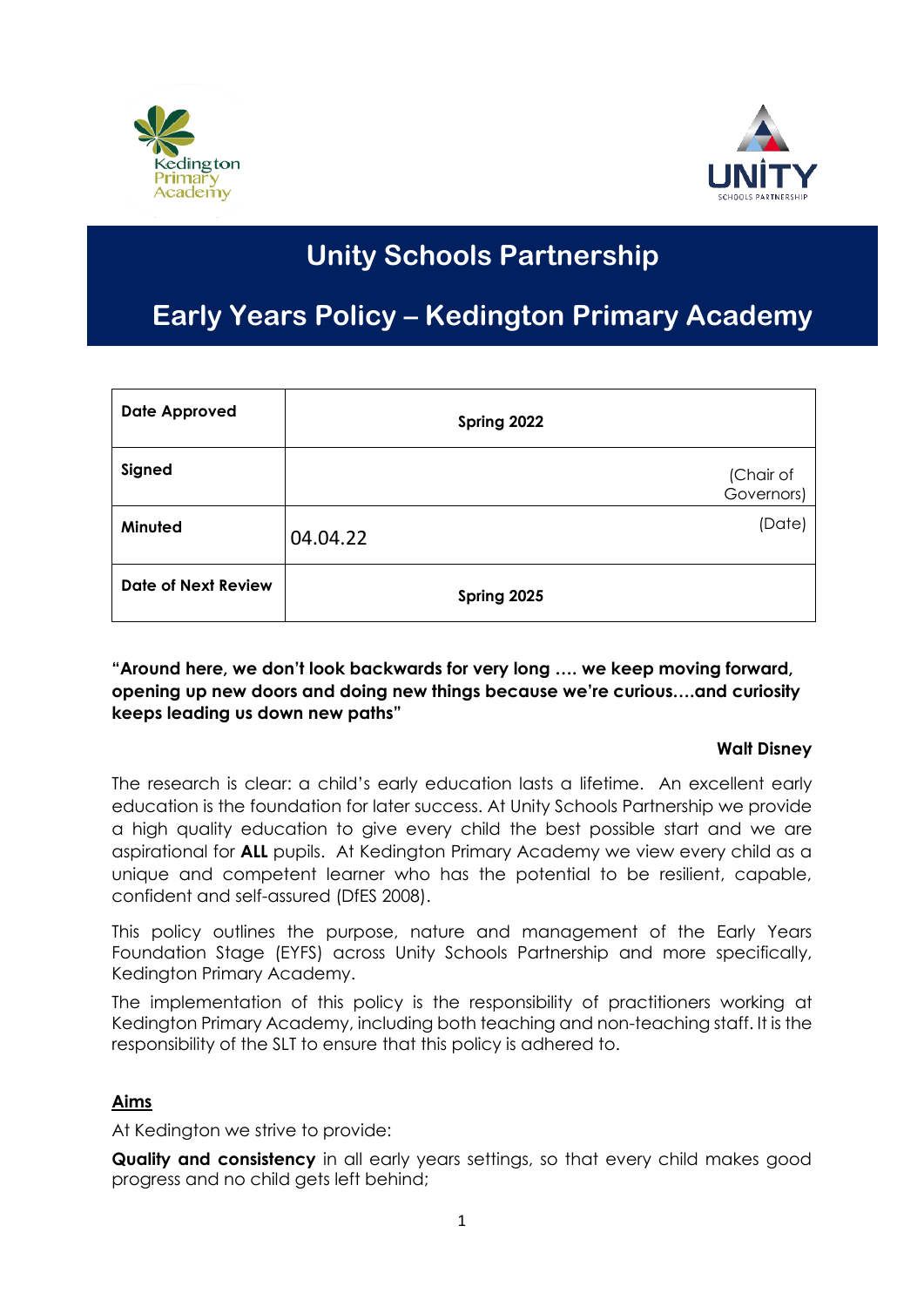**A secure foundation** through learning and development opportunities which are planned around the needs and interests of each individual child and are assessed and reviewed regularly;

**Partnership working** between practitioners and with parents and carers;

**Equality of opportunity** and anti-discriminatory practice, ensuring that every child is included and supported.

**Confident, motivated and happy learners**, developing the skills and attitudes necessary for their own successful future learning.

## **Principles**

#### **"Think and wonder, wonder and think" Dr Seuss**

Within Early Years education we offer our children learning that is based on the following principles:

- Build on what each child already knows and can do;
- Inclusivity to all groups of learners and individuals, taking into account children's backgrounds, ethnicity, gender, EAL and SEND;
- Provide a rich and stimulating environment, including challenging, exciting and imaginative indoor and outdoor learning environments;
- Provide a wide range of opportunities for independent learning, adult directed learning, adult-led learning and child-initiated learning;
- Encourage parents and carers to become involved in their children's learning;
- Provide a positive, supportive environment where children feel safe and secure to learn;
- Develop positive attitudes towards learning from an early age;
- Provide knowledge based on the Early Years Foundation Stage seven areas of learning;
- Provide an extensive range of opportunities for assessment in well thought out and detailed planning;

## **Admissions**

**Reception** - Parents of children who require a Reception place will apply online to their Local Authority. Please see the school admissions department of your home local authority, the academy website and/or academy Admission Policy for details. All prospective parents are invited to visit the academies and are taken on an informal tour.

#### **Legislation**

## **Statutory framework for the Early Years Foundation Stage (EYFS)**

Teaching in the EYFS in each Unity Schools Partnership setting is delivered in accordance with the government's statutory document, 'The Statutory Framework for the Early Years Foundation Stage' (March 2021).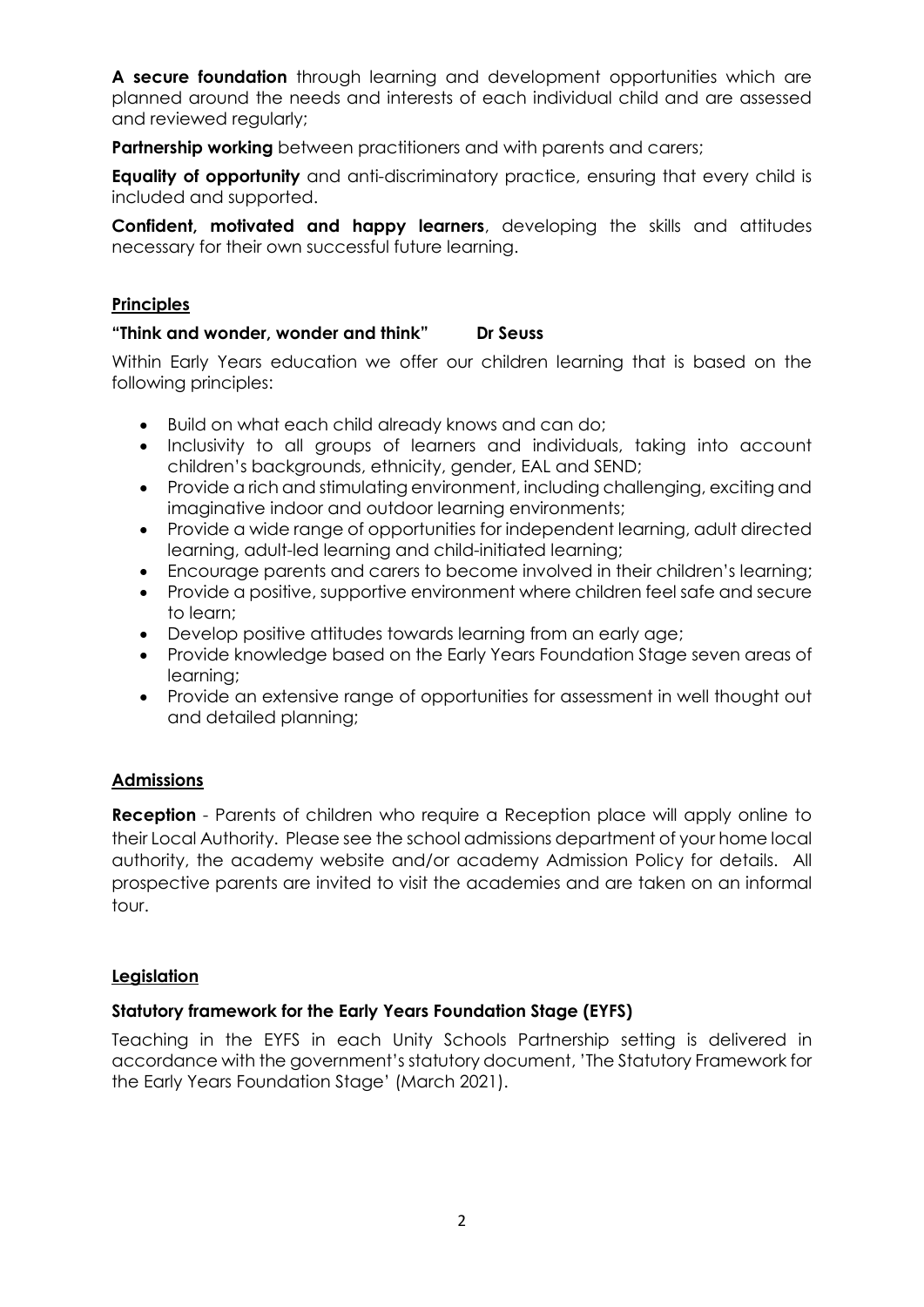## **Curriculum**

**"You're off to great places! Today is your day! Your mountain is waiting, so…get on your way!"**

#### **Dr Seuss**

## **Areas of Learning and Development**

There are seven areas of learning and development that shape educational programmes in Unity Schools Partnership early years settings. All areas of learning and development are important and inter-connected. Three areas are particularly crucial for igniting children's curiosity and enthusiasm for learning, and for building their capacity to learn, form relationships and thrive.

#### **These three prime areas, are:**

**Communication and language Physical development Personal, social and emotional development** 

Settings also support children in **four specific areas**, through which the three prime areas are strengthened and applied. The specific areas are:

**Literacy Mathematics Understanding the world Expressive arts and design** 

In planning and guiding children's activities, practitioners will reflect on the different ways that children learn and reflect these in their practice.

## **Three characteristics of effective teaching and learning are:**

**Playing and exploring** - children investigate and experience things, and 'have a go';

**Active learning** - children concentrate and keep on trying if they encounter difficulties, and enjoy achievements;

**Creating and thinking critically** - children have and develop their own ideas, make links between ideas, and develop strategies for doing things.

**The Leuven scales are used to measure children's emotional well-being and involvement to assess learning, development and progress of children.**

#### **Teaching & Learning**

*"Tell me and I forget, teach me and I may remember, involve me and I learn"*

#### *Benjamin Franklin*

Practitioners will consider the individual needs, interests, and stage of development of each child in their care and will use this information to plan a challenging and enjoyable experience for each child in all the areas of learning and development.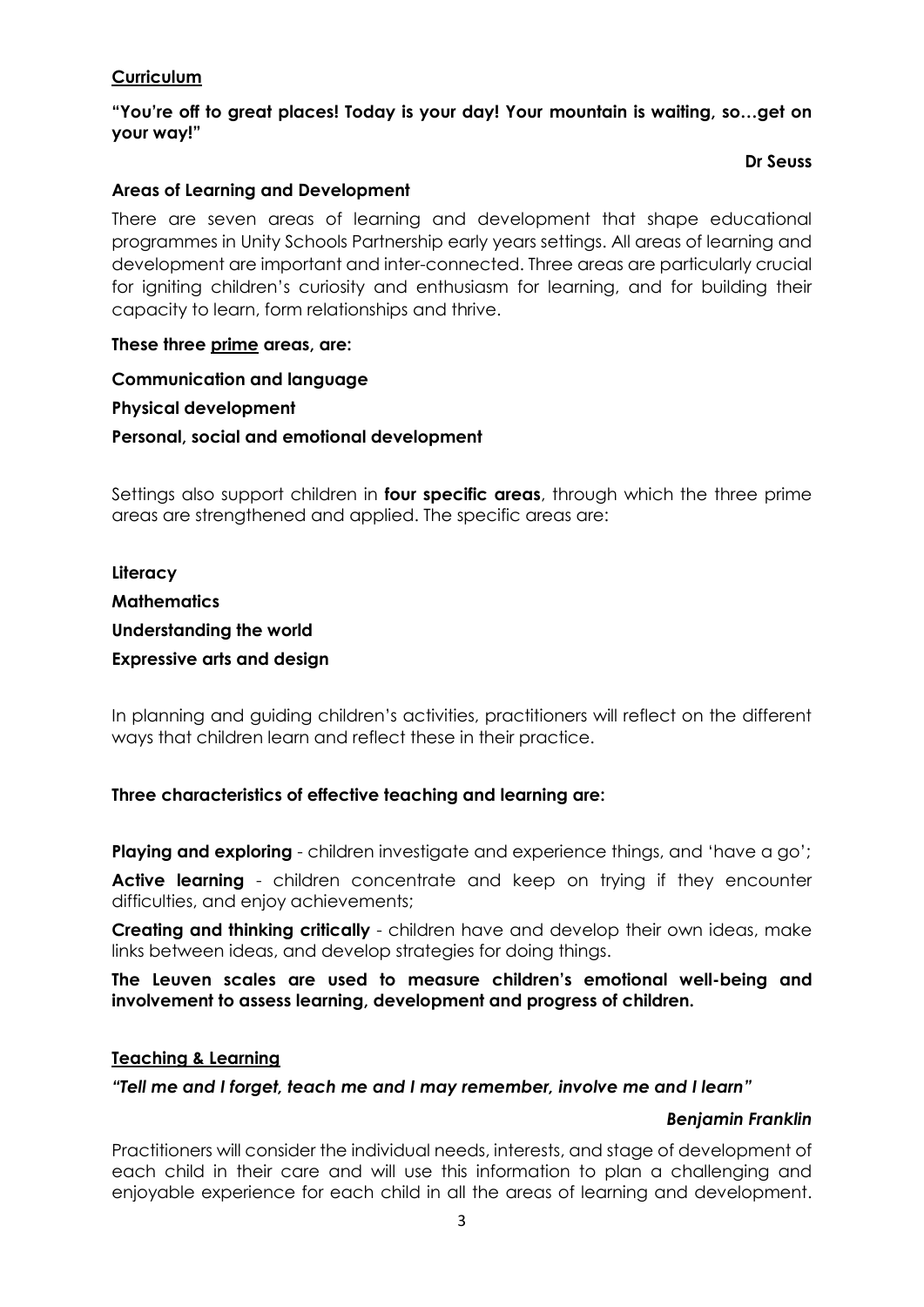The document 'Development Matters' (2021) is used to aid practitioners in the planning and development of children's learning opportunities, which supports the delivery of the EYFS statutory framework (2021).

When children enter Reception, practitioners will focus on all areas of learning as children grow in confidence and ability within the three prime areas. Practitioners will have discussions with parents/carers to understand how best to support their unique child.

Each area of learning and development will be implemented through planned, purposeful play and through a mix of adult-led and child-initiated activity.

There is an on-going judgement to be made by practitioners about the balance between activities led by children, and activities led or guided by adults. Practitioners will respond to each child's emerging needs and interests, guiding their development through warm, positive interaction. At Kedington Primary Academy we emphasise rigour and structure in all activities to ensure meaningful educational and developmental outcomes for every child. This is reflected in the Unity Schools Partnership *Minimum Expectations* and *Termly Milestones*. At Kedington, daily teaching of literacy including phonics and maths is from the outset and is a key part of our Reception curriculum.

As children grow older, and as their development allows, it is expected that the balance will gradually shift towards more activities led by adults.

Children have daily access to well-planned stimulating learning environments, indoors and outdoors. These environments give children opportunities to be active and physical and also quiet and reflective. There will be periods of time regularly in the Summer term when children will sit and learn independently at a table with up to 5 other children.

## **Assessment**

In accordance with all schools nationally, each child will complete a reception baseline assessment during their first half term in reception. It is a task based, ageappropriate assessment of mathematics and literacy, communication and language and is completed by reception staff. The assessment takes approximately twenty minutes and is delivered in English. Staff may also complete their own assessments using other resources.

On-going assessment is an integral part of the learning and development process throughout the Early Years Foundation Stage. Staff are involved in making daily observations and assessments throughout the Reception year; they include childinitiated tasks and teacher-led activities in the inside and outside learning environments. Observations, samples of work and photographs are examples of ways staff will collect information and most of these will be kept within each child's learning journey folder. Key observations are recorded and used as evidence for termly assessments on EExAT.

In the Summer term of Reception, the EYFS Profile will be completed for each child. The Profile provides parents and carers, practitioners and teachers with a wellrounded picture of a child's knowledge, understanding and abilities, their progress against expected levels, and their readiness for Year 1. The Profile will reflect on-going observation, all relevant records held by the setting, discussions with parents/carers and any other adults whom the teacher, parent/carer judges can offer a useful contribution.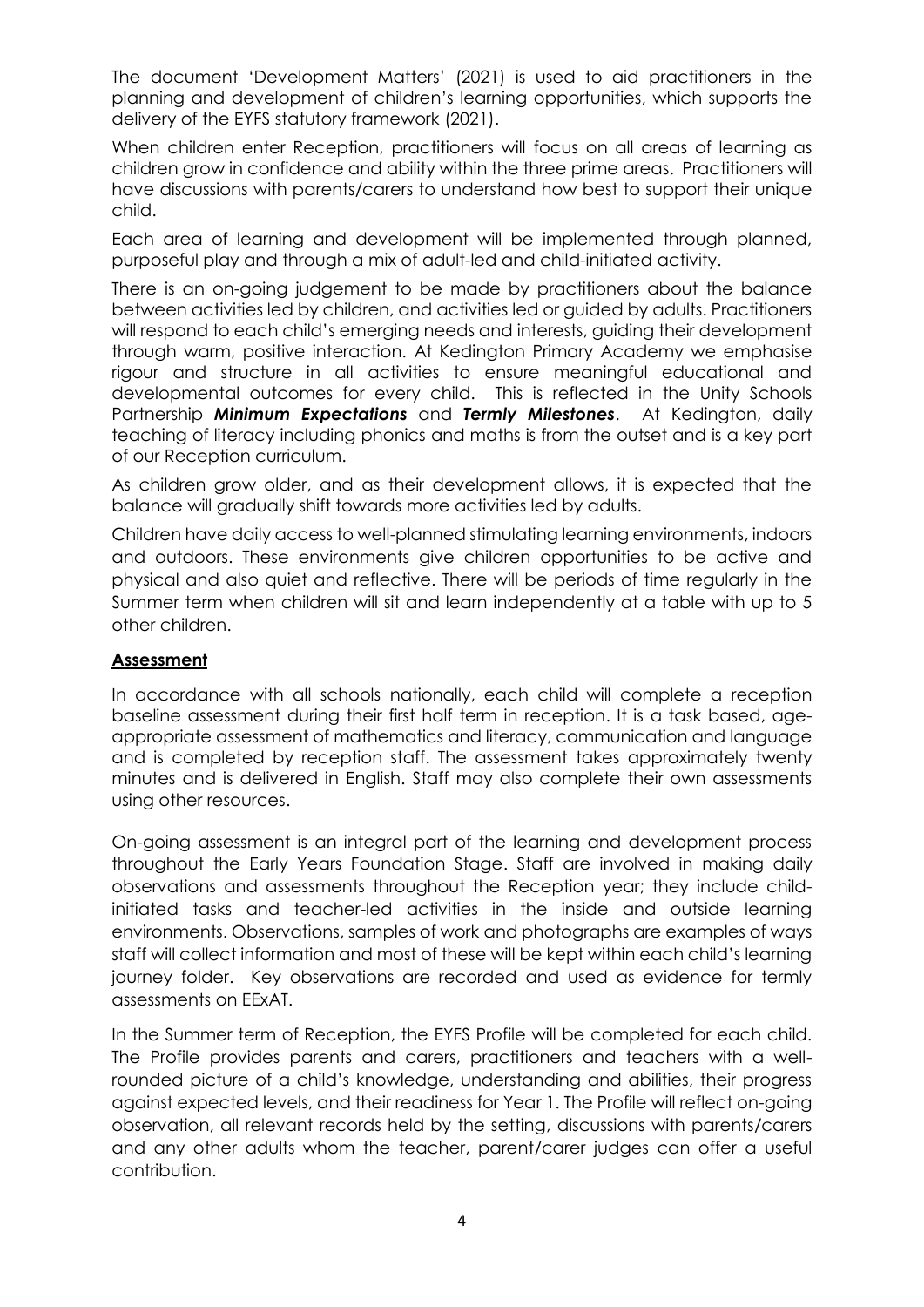Each child's level of development will be assessed against the early learning goals. Practitioners will indicate whether children are meeting expected levels of development ('Expected') or are working towards the expected levels ('Emerging'). This is the EYFS Profile. Reception staff will moderate children to ensure consistency with the judgements.

Year 1 teachers will be given a copy of the Profile report together with a short commentary on each child's skills and abilities in relation to the three key characteristics of effective learning. These will inform a dialogue between Reception and Year 1 teachers about each child's stage of development and learning needs and assist with the planning of activities in Year 1.

At Kedington, we will share the results of the profile with parents and carers and explain when and how they can discuss the Profile with the teacher who completed it.

The Profile will be completed for all children, including those with special educational needs or disabilities. Reasonable adjustments to the assessment process for children with special educational needs and disabilities will be made as appropriate. Children will have differing levels of skills and abilities across the Profile and it is important that there is a full assessment of all areas of their development, to inform plans for future activities and to identify any additional support needs.

Unity Schools Partnership academies complete a Reception Phonics Screening in the Summer term with data being passed onto Year 1.

## **Induction/Transition to Reception**

A Parent information meeting is held in the Summer for parents of the prospective Reception group. The purpose of this meeting is to welcome all our families to the school, to disseminate important information about routines and the curriculum, to encourage discussion and to emphasize the vital importance of home-school cooperation and mutual support. This marks the beginning of the home-school partnership, which we regard as high priority for the benefit of all of our children.

Several events take place during the second half of the summer term prior to the child's admission in September; these include activities such as 'stay and play' settling sessions.

Links will be made with the pre-school settings and where practicable the class teacher will make a visit in July. We will also offer home visits if required.

## **Transition to Year 1**

Towards the end of the Reception year, the teachers will begin to prepare the children for Year 1.

We do this in all Unity Schools Partnership academies by:

- Gradually moving the timetable in the Summer term to one more similar to that of Year 1 for seamless transition.
- Allowing the children to spend time in the Year 1 classrooms with Year 1 staff more frequently for those children with special needs.
- Scheduling a 'Meet the Teacher' day, when all classes will spend part of the day with their new teacher in their new classroom.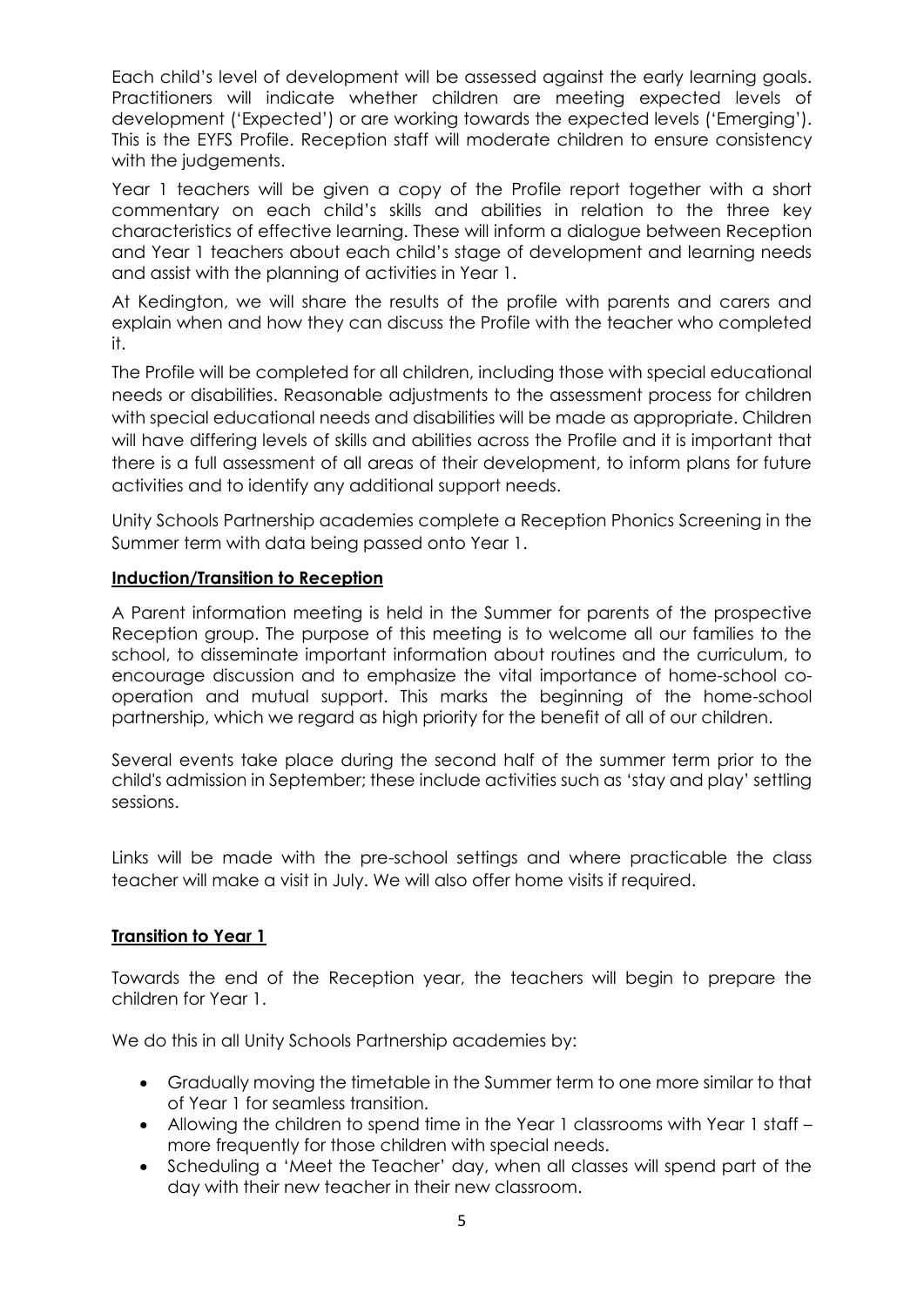- Presenting to parents the expectations for a child in Year 1, the differences in timetable, homework and learning.
- Allowing time for the teachers of the existing classes to 'handover' to the Year 1 teachers, giving information on family background, learning styles, friendship groups, academic ability, progress achieved through the year etc.
- Ensuring we have an open-door policy for any concerns the parents and/or children may have.

## **Inclusion**

## **"Every child deserves a champion-an adult who will never give up on them, who understands the power of connection and insists that they become the best that they can be"**

#### **Rita Pierson**

In Unity Schools Partnership we believe that all children matter and have equal rights - irrespective of the child's special educational need(s), disability, gender or ethnicity. Consequently, we aim to be fully inclusive schools - as described in USP's Equality Policy. We give our children every opportunity to participate in a wide range of experiences in order to help them to achieve their best. We do this by taking account of each child's communication needs, any disability and their range of life experiences when we are planning for their learning. This is outlined in school Accessibility Plans, which is an annually revised document outlining how each school intends to meet the needs for all children to access learning.

#### **Parents**

#### **"Together may we give our children the roots to grow and the wings to fly"**

#### **Anon**

We believe that all parents and carers have an important role to play in the education of their children. We therefore recognise their role by:

- Teacher visits to children's nurseries prior to them starting school;
- Offering parents and carers regular opportunities to talk about their child's progress through an open-door policy and through Parent/Teacher meetings;
- Sending home curriculum letters periodically to keep parents informed of their child's current curriculum and learning needs;
- Encouraging them to support their child in home learning activities;
- Encouraging parents and carers to talk to the child's teacher if there are any concerns;
- Offering a range of activities supported by each school's PTA, throughout the year, that encourage collaboration between child, school and home;
- Providing various activities that involve parents and carers such as inviting them to curriculum meetings and share sessions, as well as SEND meetings in order to discuss the kind of work that the children are undertaking in class and how they can continue to work with their child at home;
- Holding regular parents evenings, discussing individual next steps and progress;
- Sharing progress at school through photographs and observations;
- Posting photographs and anecdotes on Class Dojo to share whole-class learning and experiences;